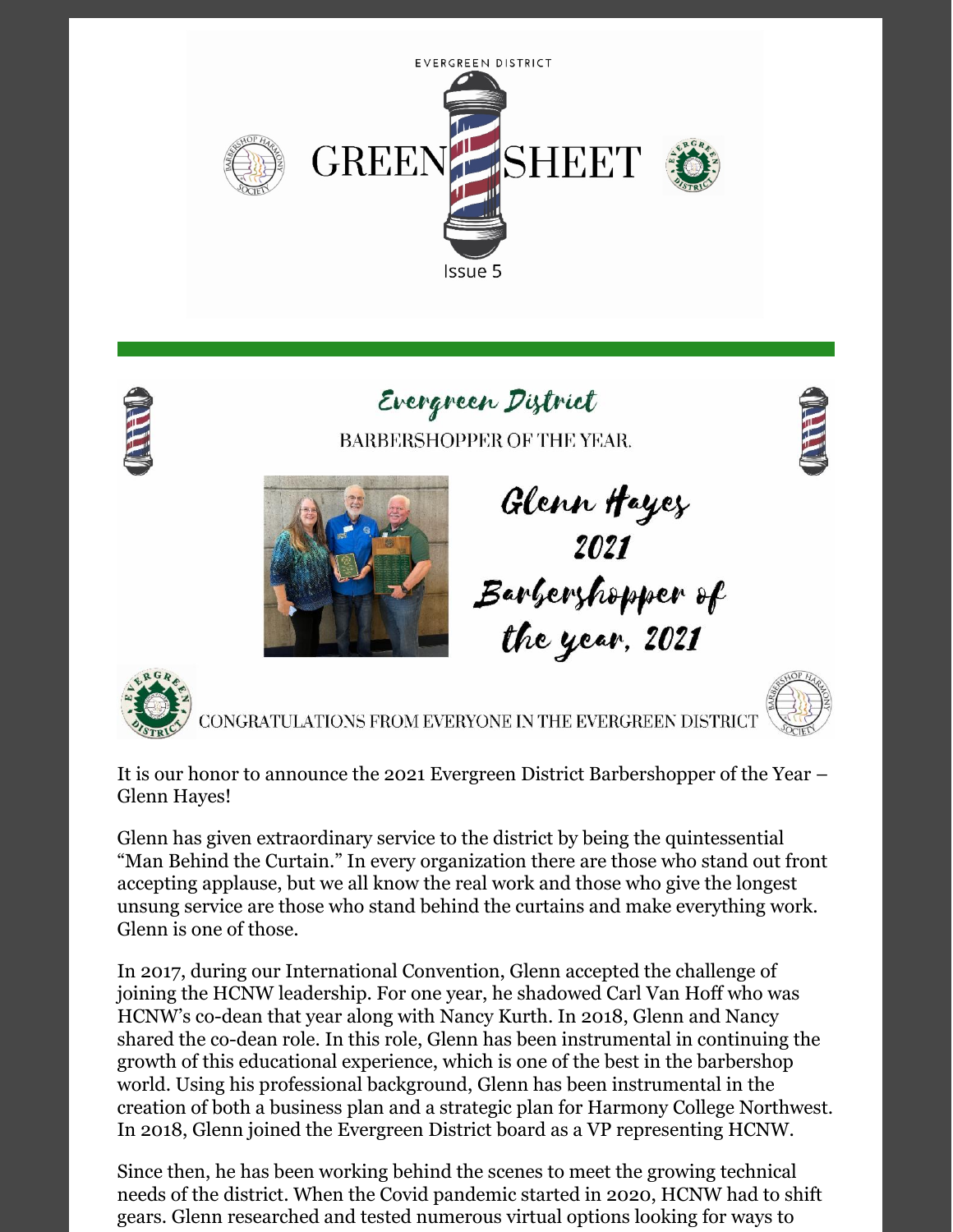continue providing education to as many singers as possible within the Evergreen District. In June of 2021, the results of his work became apparent with the first virtual HCNW 2-day schedule that attracted students from around the world to join in over 36 Zoom sessions.

Throughout, 2021, Glenn was a critical resource for moving to the new design and platform for our EVGDistrict.com website. He also has developed the storage and backup plans for important EVG legal documents, HCNW files, and the wide variety of files, photos, and videos, being gathered for and stored in the EVG VAULT documenting the last 75+ years of Evergreen's history.

Through all of this Glenn has continued singing with Bellevue's Northwest Sound Men's Chorus. Driving 5 hours one way, Glenn has routinely participated in contests, concerts, and chapter activities. What a guy!

Please join us in congratulating our 2021 Barbershopper of the Year – Glenn Hayes! (The Selection Committee included Judy Galloway (2020 recipient) Bill Hickman (2019 recipient) and John Rettenmayer (BOTY Committee Chairman



#### Score Sheets

All Score sheet from the past weekend's contest are on the Evg website.

**Score [Sheets](https://evgdistrict.com/)**

The first Evergreen District event in over two years was a "huge" success. The 2022 International Quartet Prelims were held in Tacoma at Stadium High School with only 7 quartets competing and a small but enthusiastic audience, but it nevertheless was a big success!

Momma's Boys (Ian Wolfe, Ian Kelly, Sean Kelly, Michael Kelly) scored a 83.9% and InVoice (Jake Yoakum, Paul Carter, Dean Waters, Kevin Stinson) scored 83.3% to easily qualify to represent Evergreen in the International Contest in Charlotte, NC this July.

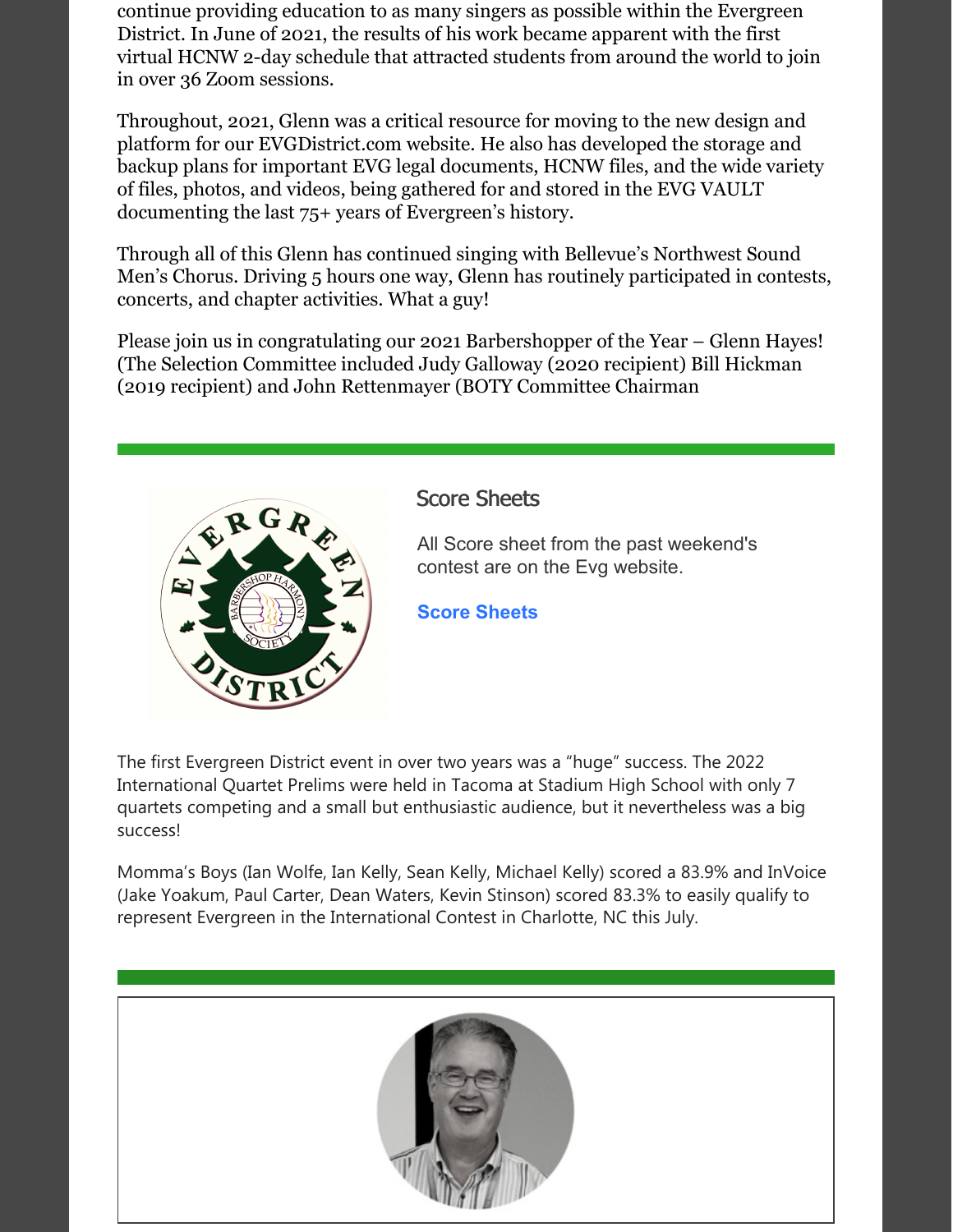## A Note from Rob Macdonald:

*The EVG District Convention in Federal Way WA October 21-22, 2022, is now an open convention. With no qualifying required, all BHS singing groups are invited to attend either as competition entries or "festival"/non-competition entries. All will have an opportunity for a 30-minute evaluation session.*

*Please plan to attend! Put it in your calendar. Make plans to reconnect with your friends in EVG! Registration will be open in the near future.*



Great news! We have a VERY limited number of scholarships to attend the BHS Harmony University being held at the Loyola University New Orleans campus in New Orleans, Louisiana July 24–31, 2022. Check out our guidelines for applicants and if you (or someone you know) are interested in applying, email [EDUCATION@EVGDISTRICT.COM](mailto:EDUCATION@EVGDISTRICT.COM) as soon as possible!

Applicant Guidelines:

- Never been to HU before (first timers only!)
- Leader in the chapter (director, board member, music team, etc)
- Will attend majority of classes with the purpose to enrich their chapter (as well as the district when appropriate)

- Must cover own travel as the scholarship is only for the cost of registration (registration includes meals and lodging)

Visit **[www.barbershop.org/events/harmony-university-2022](http://www.barbershop.org/events/harmony-university-2022)** for more specific information on what Harmony University is all about and submit your intent to apply to [EDUCATION@EVGDISTRICT.C](mailto:EDUCATION@EVGDISTRICT.COM)OM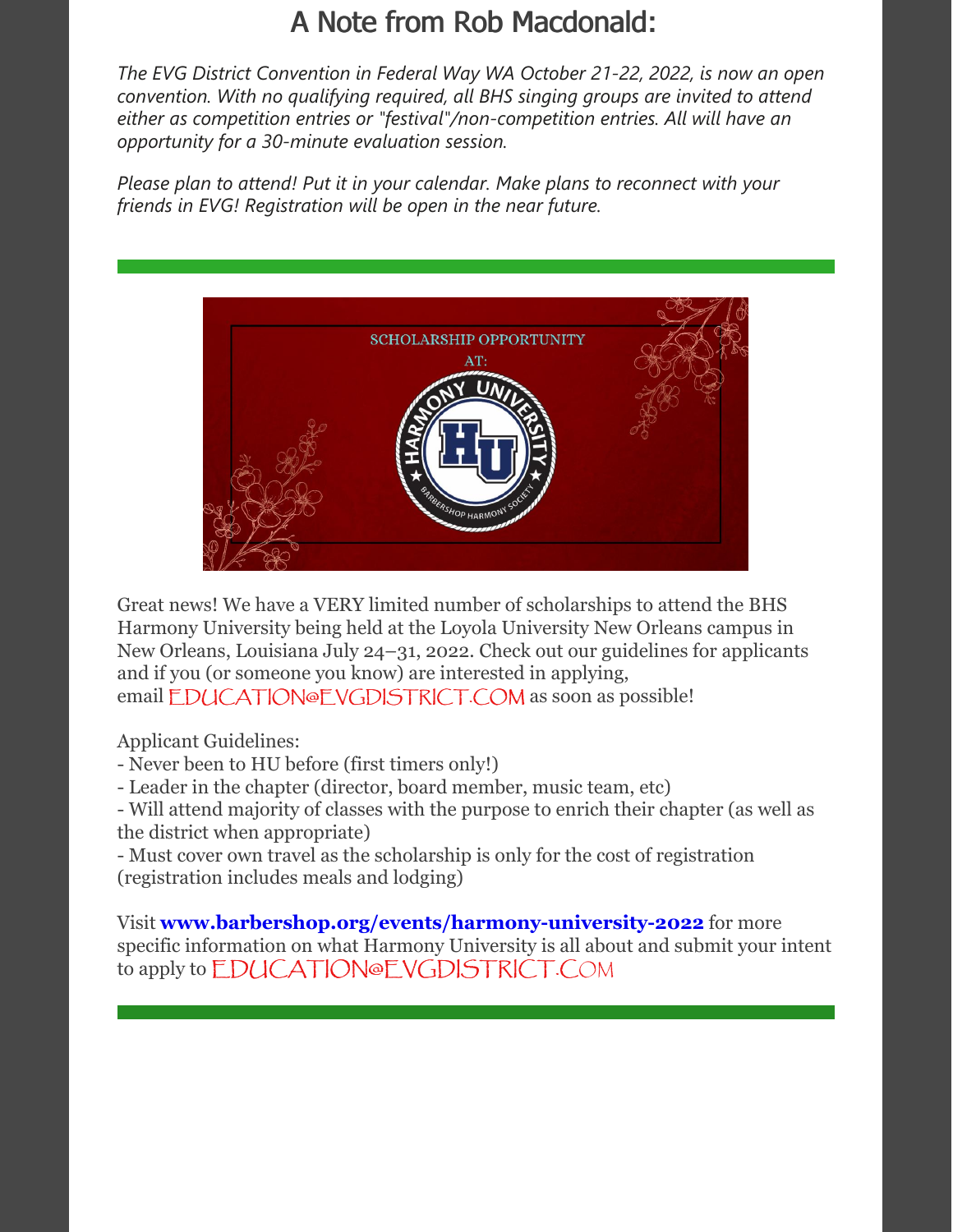

#### **Zoom Marketing meeting held April 23**

13 Evergreen members, from nine chapters, gathered on April 23 for the Zoom meeting.Topics ranged from how to get in touch with Local Media and identifying target market to younger membership and renaming and rebranding a chapter. The 90 minute meeting was a lively, inclusive and insightful discussion, with innovative ideas popping up everywhere.

**The Next Zoom Marketing Meeting** is being organized right now, and there are only a few seats left. This meeting is intended for your VP of Marketing and Public Relations or any interested chapter leader. To join, simply email me, if there are seats available, you will be added to the roster.

If you *can't* answer these two questions, this meeting is for you:

1: Does your chapter have a big picture of its direction and has set goals to that end?

2: What does marketing success look like to you?

**Email Greg to [register](mailto:thebarber_shop@msn.com)**



All chapters should review their Covid protocol or develop protocols. Symptoms seem to be "mild" … but that's a lot of illness over the last two weeks.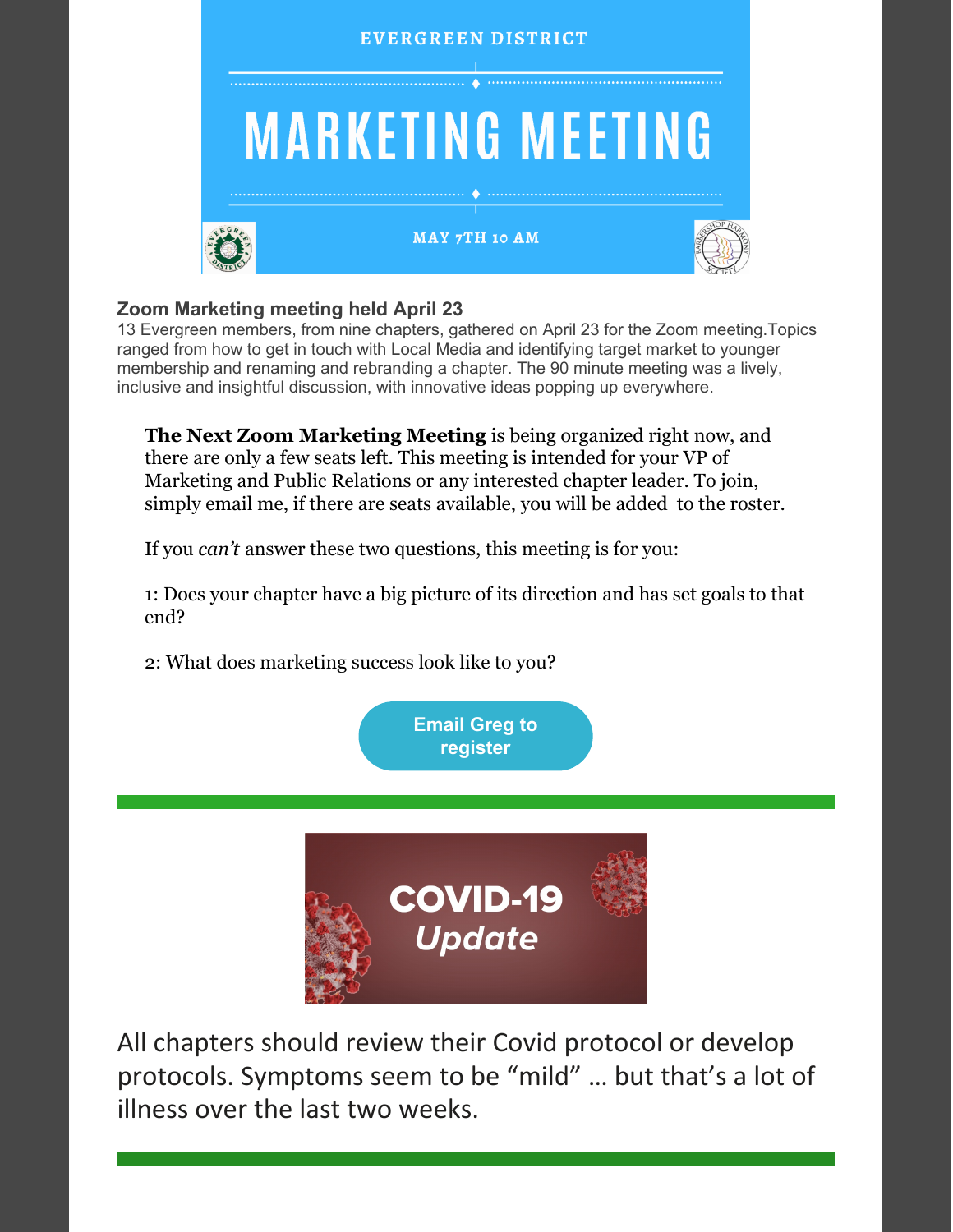### 2022 Harmony Platoons: One price for 2022 events



Learn all five (5) of these songs. Learn them COLD, to compete in the contests. You are guaranteed to sing with prepared singers; unprepared singers will be replaced in your quartet.  $\checkmark$ These are **NOT EASY**. You will have to **WORK** to BE PREPARED to sing all five for MAX fun.

Register now for access to tracks and charts for:

| Title                                                                 | Arranger            |                      | Contestable<br><b>Track Artist</b> |  |
|-----------------------------------------------------------------------|---------------------|----------------------|------------------------------------|--|
| I'm Walkin'<br>Fats Domino (and OC Times)                             | Aaron Dale          | Show                 | Tim Waurick                        |  |
| I Am a Man of Constant Sorrow<br>Soggy Bottom Boys                    | Aaron Dale          | Show                 | Kohl Kitzmiller                    |  |
| <b>Almost Like Being In Love</b><br>From the musical <i>Brigadoon</i> | David<br>Harrington | Tim Waurick<br>YesII |                                    |  |
| Kokomo<br>Beach Boys                                                  | Don Reckenbeil      | Show                 | Chris Arnold                       |  |
| Optional challenge song!                                              |                     |                      |                                    |  |
| <b>Blue Skies</b><br>Its 1926 Broadway debut had 24 encores           | Clay Hine           | Yes!                 | Tim Waurick                        |  |

#### IF YOU SIGNED UP PREVIOUSLY FOR THESE SONGS YOU ALREADY ARE PAID

Here is what you get for \$25 USD (again, do NOT pay if you already signed up before for these songs):

- CHARTS and all LEARNING TRACKS for all 5 songs (every part predominant and full mix).
- More QUARTET SINGING than you ever did at a convention (before Platoon came along).
- A quality QUARTET CHALLENGE that is exciting, fun, and memorable.
- NEW FRIENDS from all around who can't wait to sing with YOU!
- Official color-coded Harmony Platoon LANYARD to locate other HP singers ALL WEEKEND.

| Questions:<br>Don Salz |  | $d$ onsalz@rosye.com Phone - (916) 813-2959 |  |
|------------------------|--|---------------------------------------------|--|
|------------------------|--|---------------------------------------------|--|

www.harmonyplatoon.org

### **Your Editor: David Dobson**



If you would like to have anything in the green sheet, please send an Email Green sheet